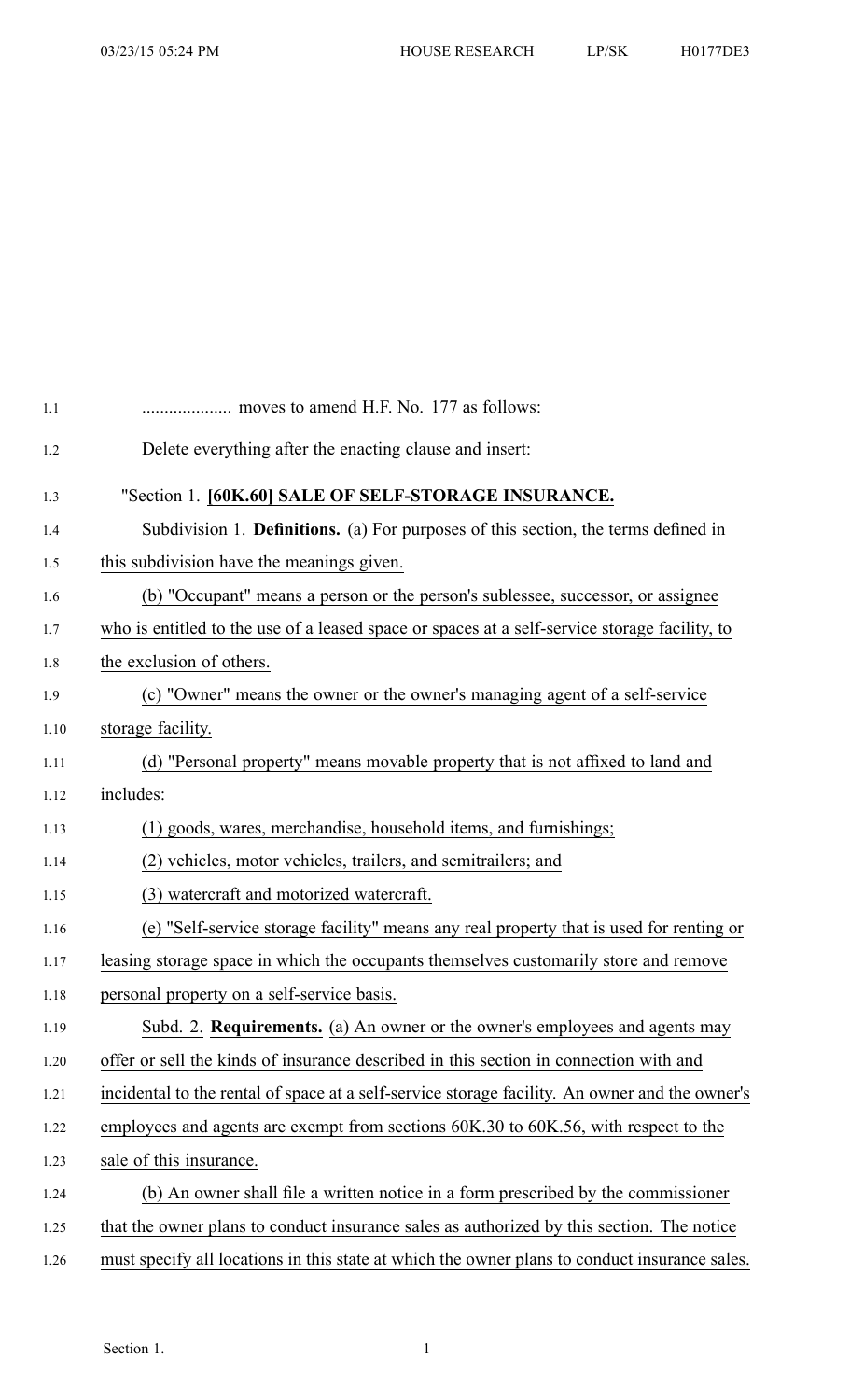| 2.1  | The owner shall notify the commissioner within 30 days after commencing insurance               |
|------|-------------------------------------------------------------------------------------------------|
| 2.2  | sales at any additional locations in this state.                                                |
| 2.3  | (c) An owner may offer or sell insurance only in connection with and incidental to              |
| 2.4  | the rental of space at a self-service storage facility as an individual policy issued to an     |
| 2.5  | individual or as a group policy and only with respect to personal property insurance that       |
| 2.6  | provides coverage to occupants at the self-service storage facility at which the insurance is   |
| 2.7  | transacted, for the loss of or damage to stored personal property that occurs at that facility. |
| 2.8  | (d) An owner shall not offer or sell insurance under this section unless:                       |
| 2.9  | (1) the owner makes readily available to the prospective occupant brochures or                  |
| 2.10 | other written materials that:                                                                   |
| 2.11 | (i) summarize the material terms of insurance coverage offered to occupants,                    |
| 2.12 | including the identity of the insurer, premium amount, benefits, exclusions, and conditions;    |
| 2.13 | (ii) disclose that the policies offered by the owner may provide a duplication of               |
| 2.14 | coverage already provided by an occupant's homeowner's insurance policy, renter's               |
| 2.15 | insurance policy, vehicle insurance policy, watercraft insurance policy, or other source of     |
| 2.16 | property insurance coverage and that no liability coverage is provided by the insurance         |
| 2.17 | coverage. This disclosure must be displayed prominently in 12-point type or capital             |
| 2.18 | letters and shall read as follows:                                                              |
| 2.19 | [Your renters' or homeowners' policy may provide the insurance you need. Check                  |
| 2.20 | with your insurance agent to determine if your personal property stored at a location other     |
| 2.21 | than your home or business is covered.];                                                        |
| 2.22 | (iii) state that if insurance is required as a condition of rental, the requirement may         |
| 2.23 | be satisfied by the occupant purchasing the insurance described in this section or by           |
| 2.24 | presenting evidence of other applicable insurance coverage; and                                 |
| 2.25 | (iv) describe the process for filing a claim;                                                   |
| 2.26 | (2) all costs related to the insurance are stated in writing;                                   |
| 2.27 | (3) evidence of coverage in a form approved by the insurer is provided to every                 |
| 2.28 | occupant who purchases the coverage; and                                                        |
| 2.29 | (4) the insurance is provided by an insurer authorized to transact the applicable               |
| 2.30 | kinds of insurance in this state.                                                               |
| 2.31 | (e) An employee or agent of an owner may act on behalf of and under the supervision             |
| 2.32 | of the owner in matters relating to the sale of insurance under this section. The conduct of    |
| 2.33 | an employee or agent of an owner acting within the scope of employment or agency is             |
| 2.34 | deemed the conduct of the owner for purposes of this section.                                   |